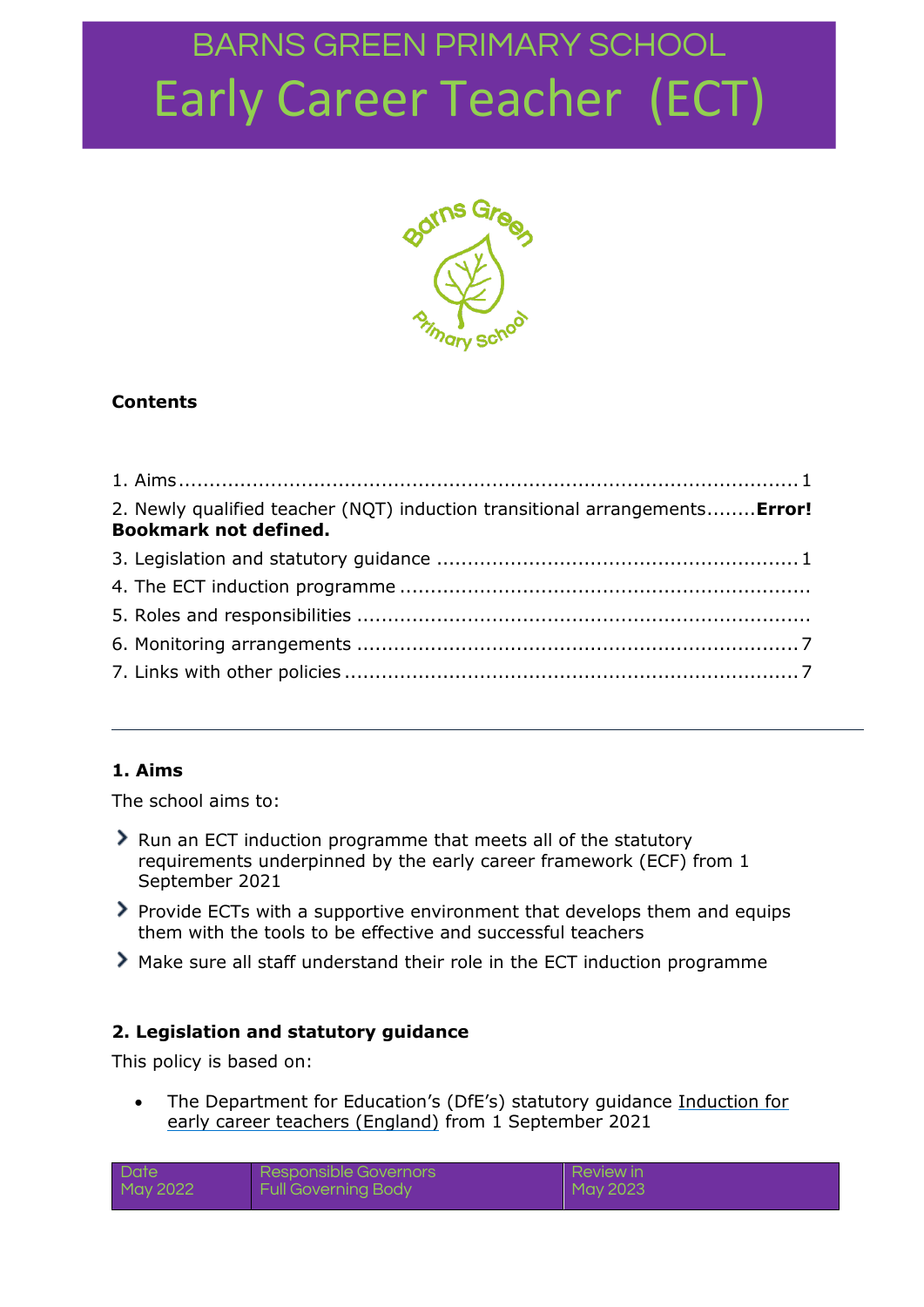- The Early Career Framework (ECF)
- [The Education \(Induction Arrangements for School Teachers\) \(England\)](http://www.legislation.gov.uk/uksi/2012/1115/contents/made)  [Regulations 2012](http://www.legislation.gov.uk/uksi/2012/1115/contents/made)

The 'relevant standards' referred to below are the [Teachers' Standards](https://www.gov.uk/government/publications/teachers-standards).

#### **3.The ECT induction programme**

The induction programme will be underpinned by the ECF, enabling ECTs to understand and apply the knowledge and skills set out in the ECF.

Prior to the ECT serving their induction, the headteacher and appropriate body must agree that the post is suitable.

For a full-time ECT, the induction period will typically last for 2 academic years. Part-time ECTs will serve a full-time equivalent. Up to one term of continuous employment may count towards completion of the induction period.

The programme is quality assured by West Sussex Local Education Authority our 'appropriate body'.

#### **3.1 Posts for induction**

Each ECT will:

- Be provided with the necessary employment tasks, experience and support to enable them to demonstrate satisfactory performance against the relevant standards throughout, and by the end of, the induction period
- Have an appointed induction tutor, who will have qualified teacher status (QTS)
- > Have an appointed induction mentor, who will have QTS
- Have a reduced timetable to allow them to undertake activities in their induction programme; in their first year, this will be no more than 90% of the timetable of our existing teachers on the main pay range, and in their second year, this will be no more than 95% of the timetable of our existing teachers on the main pay range
- Regularly teach the same class or classes
- Take part in similar planning, teaching and assessment processes to other teachers working in similar posts
- Not be given additional non-teaching responsibilities without appropriate preparation and support
- $\blacktriangleright$  Not have unreasonable demands made upon them

| Date     | Responsible Governors      | <b>Review in</b> |
|----------|----------------------------|------------------|
| May 2022 | <b>Full Governing Body</b> | May 2023         |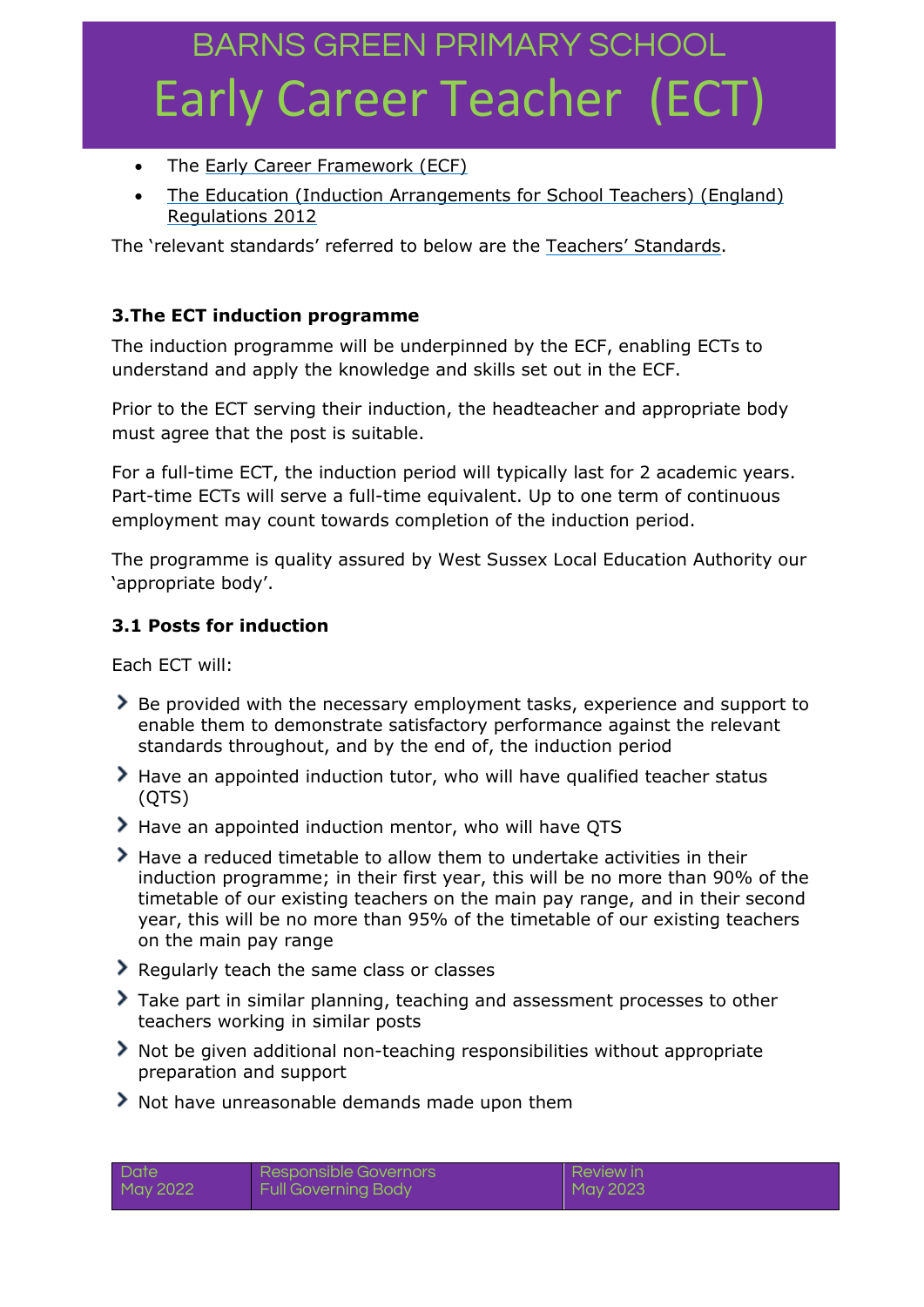- Not normally teach outside the age range and/or subjects they have been employed to teach
- Not be presented with unreasonably demanding pupil discipline problems on a day-to-day basis

### **3.2 Support for ECTs**

We support ECTs with:

- Their designated induction tutor, who will provide day-to-day monitoring and support, and co-ordinate their assessments
- Their designated induction mentor, who will provide regular structured mentoring sessions and targeted feedback
- Observations of their teaching at regular intervals, and follow-up discussions with prompt and constructive feedback
- Regular professional reviews of their progress, to take place termly (except in terms where formal assessment is held), at which their induction tutor will review objectives and revise them in relation to the relevant standards and their current needs and strengths
- Chances to observe experienced teachers, either within the school or at another school with effective practice

#### **3.3 Assessments of ECT performance**

Formal assessment meetings will take place in the final term of the ECT's first year (term 3) and the final term of their second year (term 6), and will be carried out by the induction mentor.

These meetings will be informed by clear and transparent evidence gathered from progress reviews during the preceding assessment period, and drawn from the ECT's work as a teacher and from their induction programme. Copies of the evidence relied on will be provided to the ECT and the appropriate body.

After each formal assessment meeting, a formal assessment report will be completed that clearly shows how the ECT is performing against the relevant standards. The headteacher will also recommend to the appropriate body in the final assessment report at the end of the programme as to whether the ECT's performance is satisfactory against the relevant standards.

The ECT will add their own comments, and the formal assessment report will be signed by the headteacher, induction tutor and the ECT.

| <b>Date</b> | Responsible Governors      | I Review in |
|-------------|----------------------------|-------------|
| May 2022    | <b>Full Governing Body</b> | May 2023    |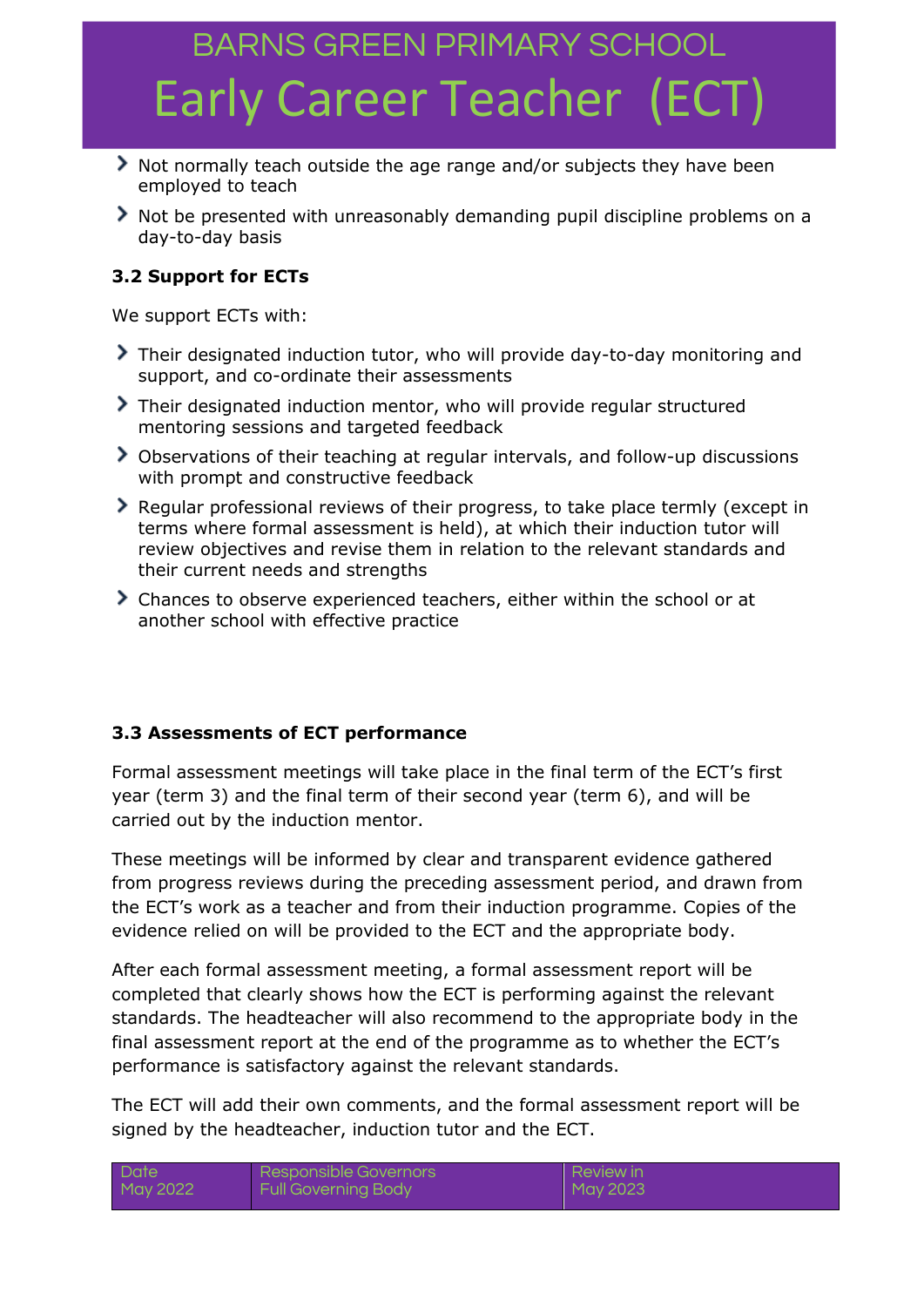A copy of the formal assessment report will then be sent to the appropriate body. The final assessment report will be sent within 10 working days of the meeting, for the appropriate body to make the final decision on whether the ECT has passed their induction period.

In the event that the ECT leaves this post after completing one term or more but before the next formal assessment would take place, the induction tutor or headteacher should complete an interim assessment to ensure that the ECT's progress and performance since the last assessment is captured.

### **3.4 At-risk procedures**

If it becomes clear during a termly progress review or at the first formal assessment point that the ECT is not making sufficient progress, additional monitoring and support measures will be put in place immediately, meaning:

- Areas in which improvement is needed are identified
- Appropriate objectives are set to guide the ECT towards satisfactory performance against the relevant standards
- An effective support programme is put in place to help the ECT improve their performance

The progress review record or formal assessment report will be shared with the appropriate body, alongside the support plan, for it to review.

If there are concerns about the ECT's progress during their subsequent progress reviews or formal assessment, as long as it is not the final formal assessment, the induction tutor or headteacher will discuss this with the ECT, updating objectives as necessary and revising the support plan for the next assessment period.

#### **4. Roles and responsibilities**

#### **4.1 Role of the ECT**

The ECT will:

- Provide evidence that they have QTS and are eligible to start induction
- Meet with their induction tutor at the start of the programme to discuss and agree priorities, and keep these under review
- Agree with their induction tutor how best to use their reduced timetable allowance and guarantee engagement with their ECF-based induction
- Provide evidence of their progress against the relevant standards
- Participate fully in the monitoring and development programme

| Date     | Responsible Governors      | Review in |
|----------|----------------------------|-----------|
| May 2022 | <b>Full Governing Body</b> | May 2023  |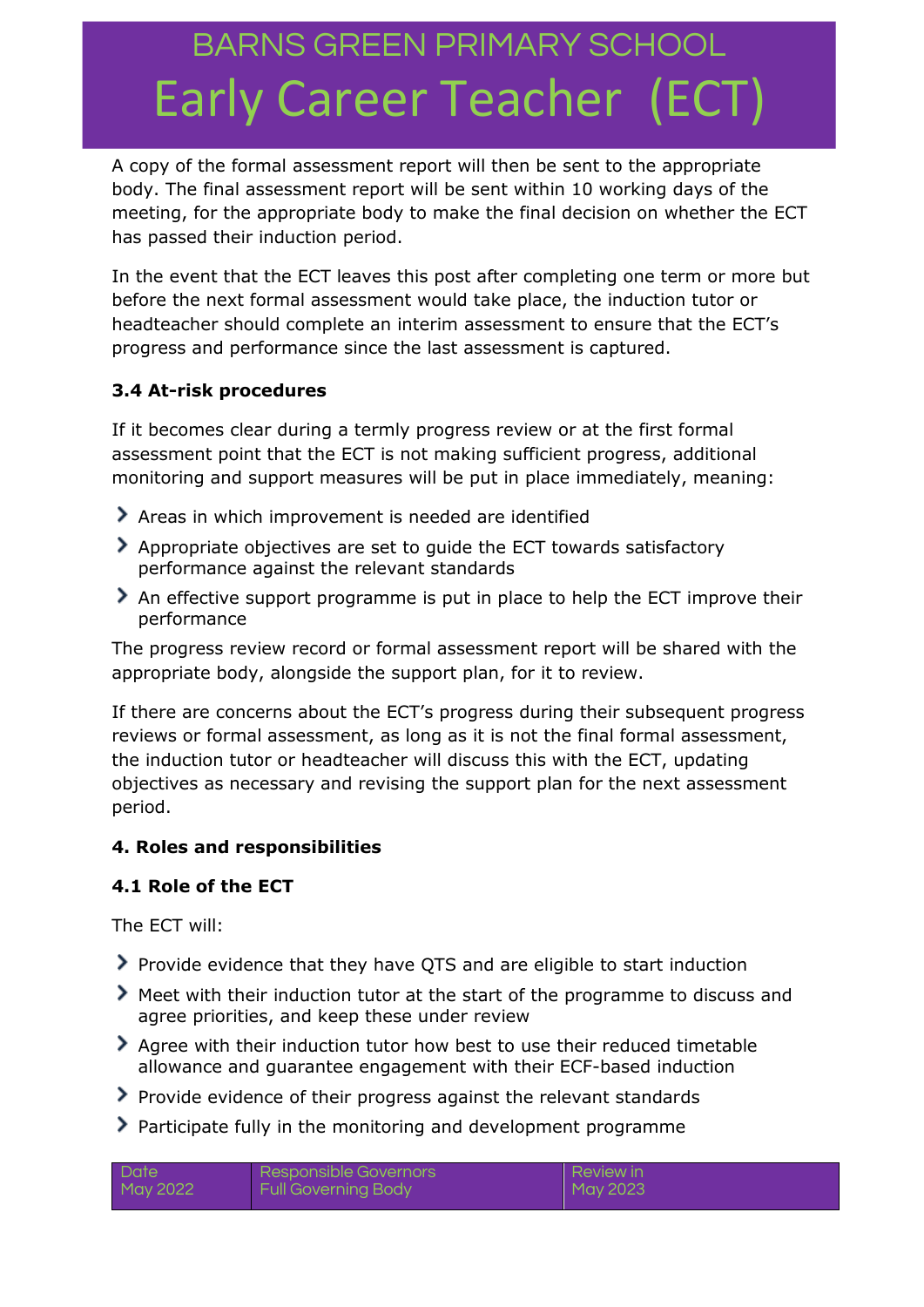- Participate in scheduled classroom observations, progress reviews and formal assessment meetings
- Agree with their induction tutor the start and end dates of the induction period, and the dates of any absences from work during the period
- Keep copies of all assessment reports

#### **When the ECT has any concerns**, they will:

- Raise these with their induction tutor as soon as they can
- Consult with their contact at the appropriate body at an early stage if there are difficulties in resolving issues with their induction tutor or within the school

### **4.2 Role of the headteacher**

The headteacher or deputy will:

- Check that the ECT has been awarded QTS and whether they need to serve an induction period
- Agree, in advance of the ECT starting, who will act as the appropriate body
- Notify the appropriate body when an ECT is taking up a post and undertaking induction
- Make sure the ECT's post is suitable according to statutory guidance (see section 4.1 above)
- Make sure the induction tutor is appropriately trained and has sufficient time to carry out their role effectively
- Make sure the induction mentor is appropriately trained and has sufficient time to carry out their role effectively
- Make sure an appropriate ECF-based induction programme is in place
- Make sure the ECT's progress is reviewed regularly, including through observations and feedback of their teaching
- Make sure that formal assessments are carried out and reports completed and sent to the appropriate body
- Maintain and keep accurate records of employment that will count towards the induction period
- Make sure that all monitoring and record keeping is done in the least burdensome and most streamlined way
- Make the governing board aware of the support arrangements in place for the **FCT**
- Make a recommendation to the appropriate body on whether the ECT's performance against the relevant standards is satisfactory

| - Date   | Responsible Governors      | Review in |
|----------|----------------------------|-----------|
| May 2022 | <b>Full Governing Body</b> | May 2023  |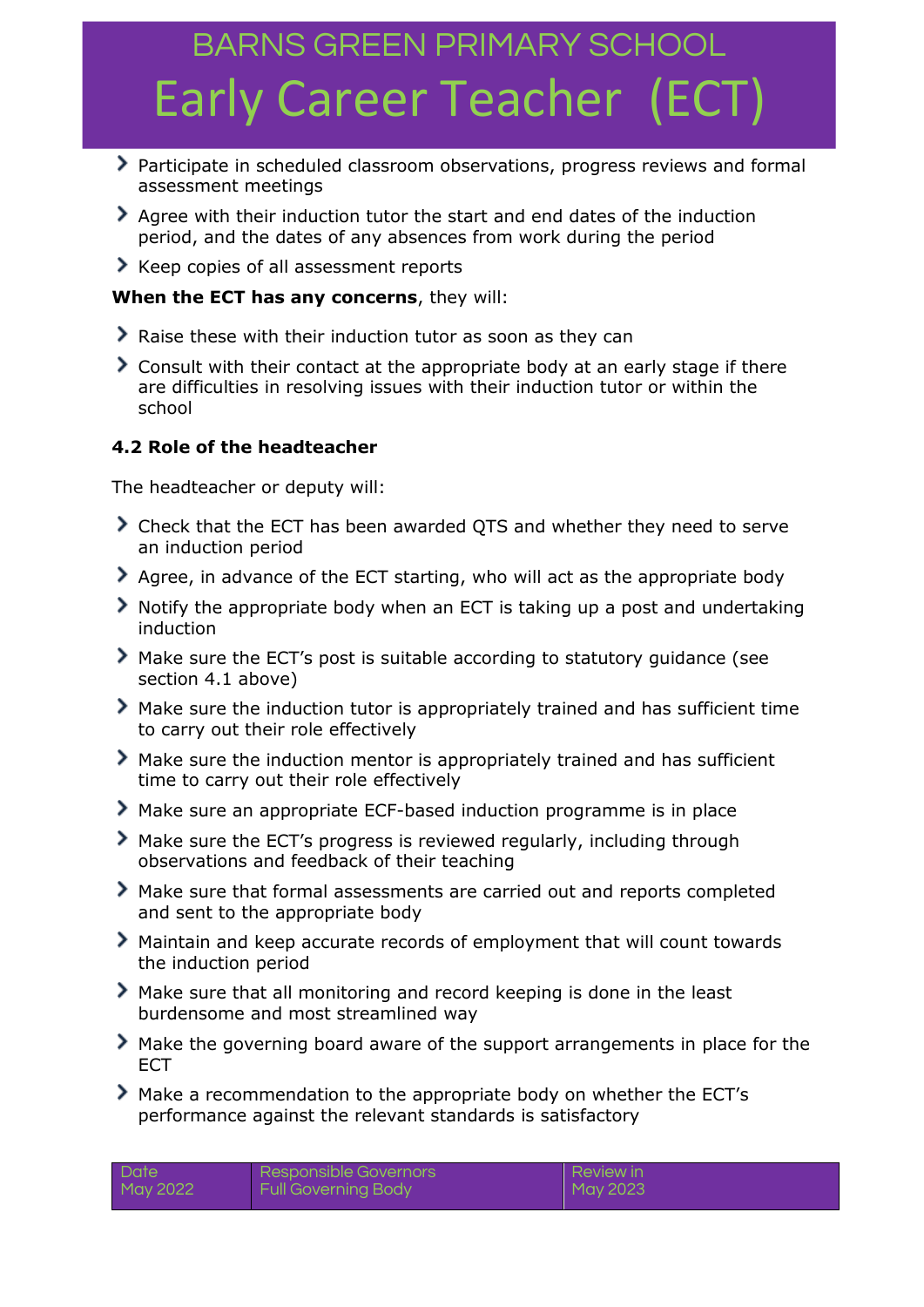- Participate in the appropriate body's quality assurance procedures of the induction programmes
- Keep all relevant documentation, evidence and forms on file for 6 years

### **4.3 Role of the induction tutor**

The induction tutor will:

- Provide guidance and effective support to the ECT(with the appropriate body where necessary)
- Carry out regular progress reviews throughout the induction period
- Undertake 2 formal assessment meetings during the induction period, coordinating input from other colleagues as appropriate
- Carry out progress reviews in terms where a formal assessment doesn't occur
- Inform the ECT following progress reviews of their progress against the relevant standards, and share records with the ECT, headteacher and relevant body
- Inform the ECT during the formal assessment meeting of the judgements to be recorded on their formal assessment record and invite the ECT to add their own comments
- Make sure that the ECT's teaching is observed and feedback is provided
- Make sure the ECT is aware of how they can raise concerns about their induction programme or their personal progress, both within and outside of the school
- Take prompt, appropriate action if the ECT appears to be having difficulties
- Make sure that all monitoring and record keeping is done in the least burdensome way, and that ECTs are not asked for any evidence that requires the creation of new work

#### **4.4 Role of the induction mentor**

The induction mentor will:

- Regularly meet with the ECT for structured mentor sessions to provide targeted feedback
- Work with the ECT, and colleagues within the school who are involved in the ECT's induction, to help make sure the ECT receives a high-quality ECF-based programme
- Provide, or arrange, effective support including subject-specific, phasespecific, coaching and/or mentoring
- Act promptly and appropriately if the ECT appears to be having difficulties

| Date     | Responsible Governors      | <b>Review in</b> |
|----------|----------------------------|------------------|
| May 2022 | <b>Full Governing Body</b> | May 2023         |